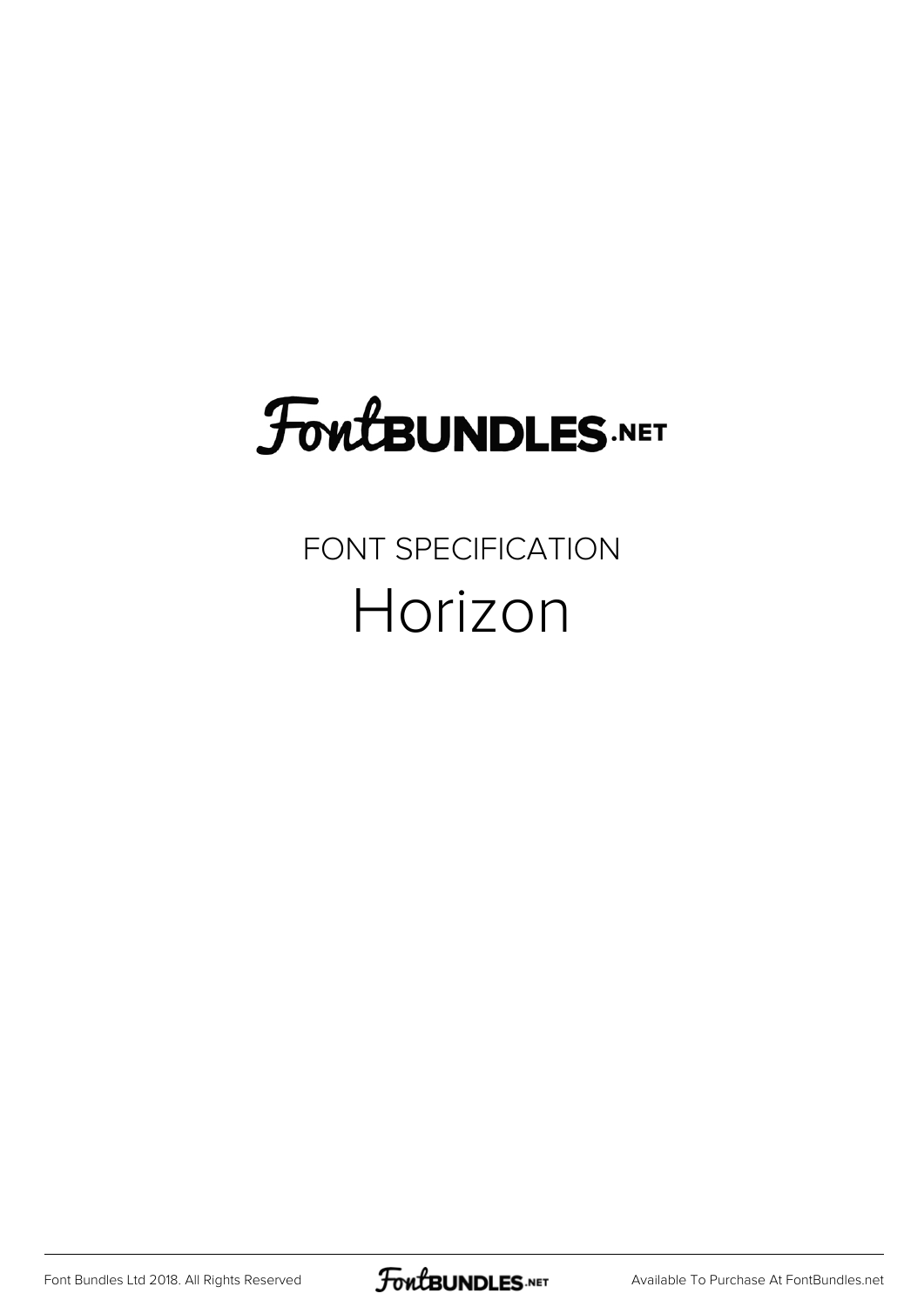#### Horizon Bold - Bold

**Uppercase Characters** 

### ABCDEFGHIJKLMNOPORSTUVWXYZ

Lowercase Characters

#### ABCDEFGHIJKLMNOPORSTUVWXYZ

**Numbers** 

### 0123456789

**Punctuation and Symbols** 

### $1 \t5 \t6 \t8 \t1) + 1 - 11 = ? 1$  $[ | ]$   $\uparrow$   $\uparrow$   $\uparrow$   $\uparrow$   $\circ$   $\bullet$   $\circledast$

All Other Glyphs



Font Bundles Ltd 2018. All Rights Reserved

 $\bullet$ 

 $\overline{\mathbf{r}}$ 

 $\overline{u}$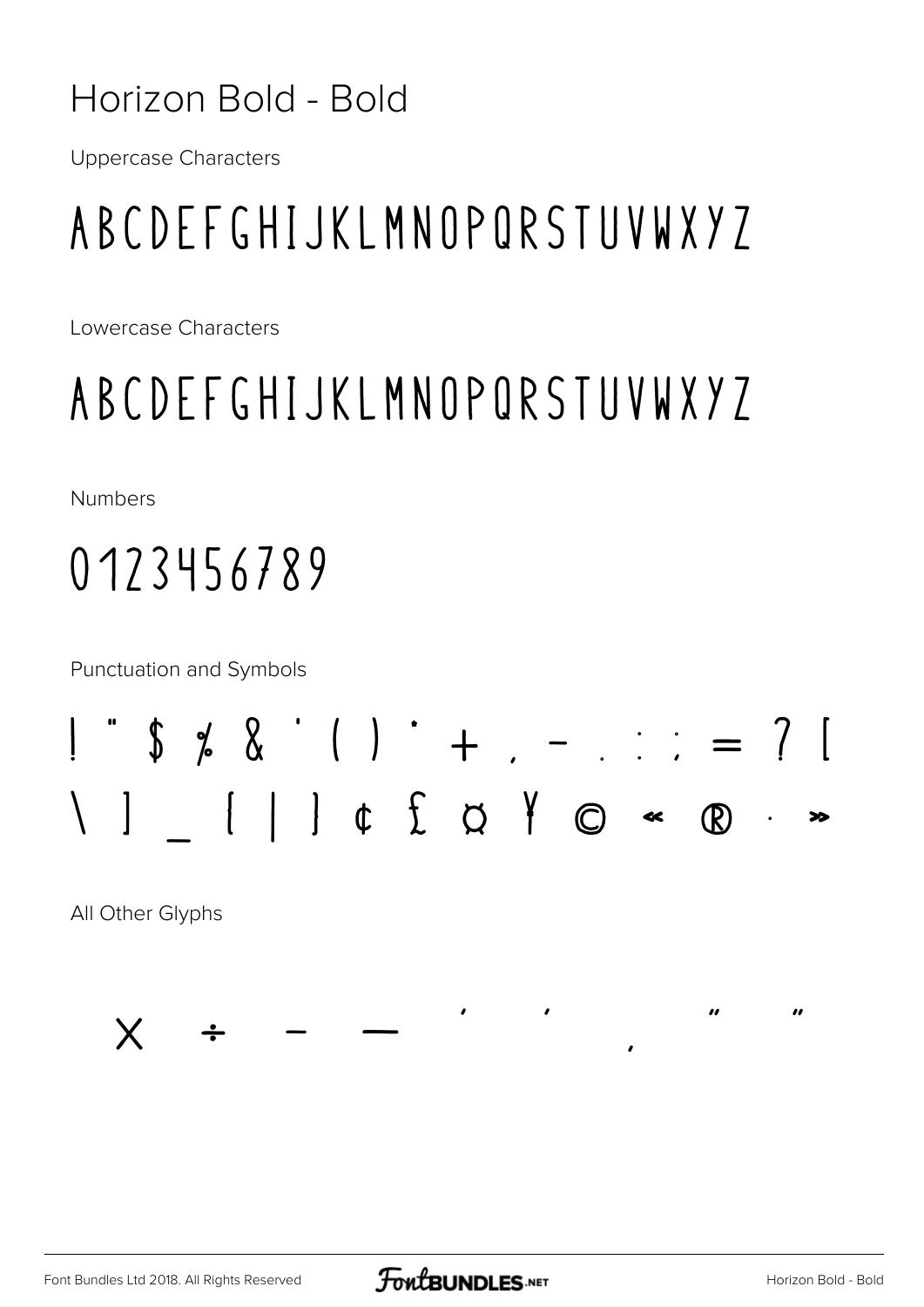## $\leftarrow$  > /  $\epsilon$  TM  $\varnothing$  $\mathcal{L}^{\text{max}}$  $\infty \approx H H J J K$

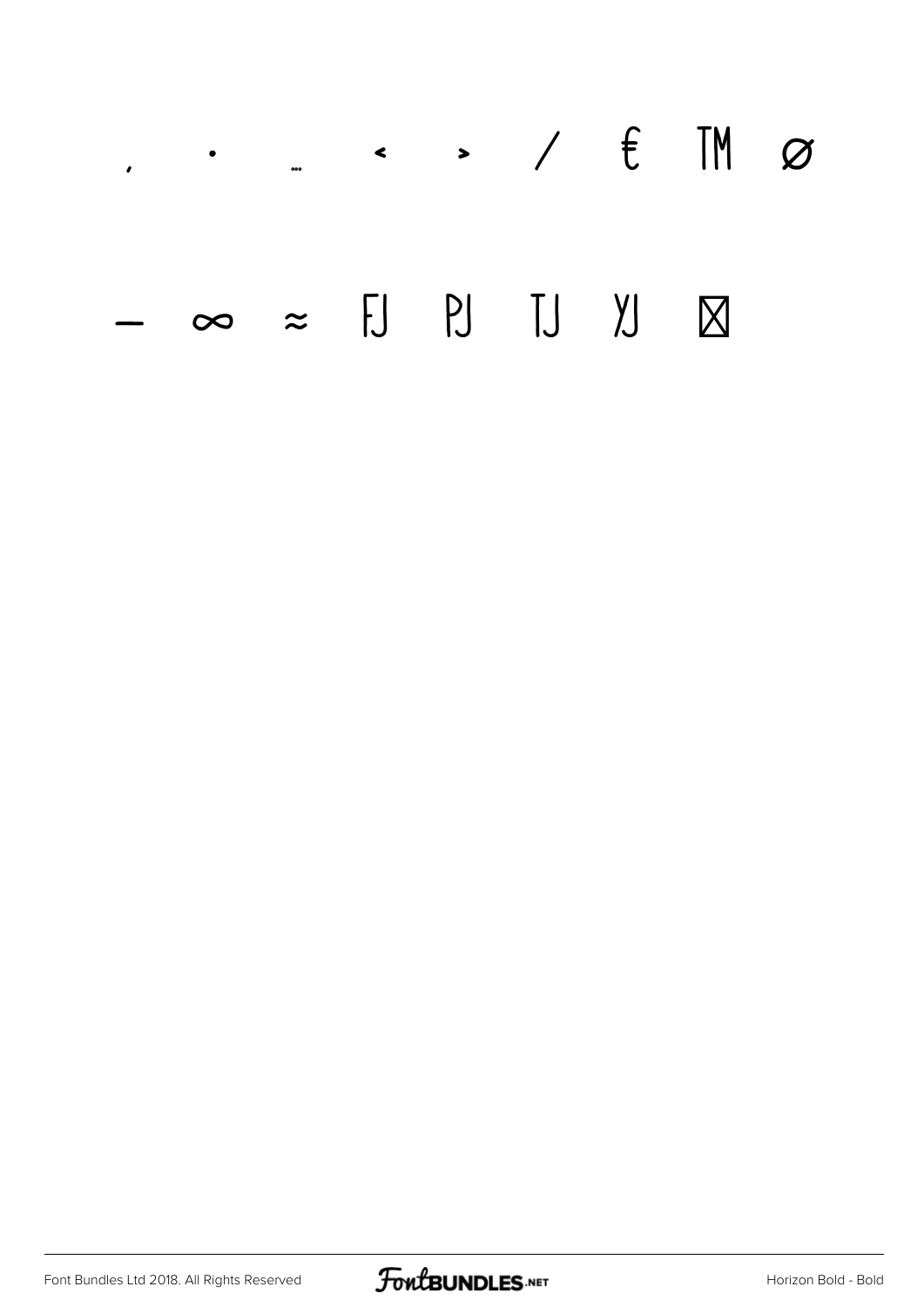#### Horizon Light - Regular

**Uppercase Characters** 

#### ABCDEFGHIJKLMNOPORSTUVWXY7

Lowercase Characters

#### ABCDFFGHIJKIMNOPORSTUVWXY7

**Numbers** 

#### $0173456789$

#### **Punctuation and Symbols**



All Other Glyphs

 $\label{eq:2.1} \mathcal{F}(\mathcal{F}) = \mathcal{F}(\mathcal{F}) = \mathcal{F}(\mathcal{F}) = \mathcal{F}(\mathcal{F})$  $\mathcal{M}^{\text{max}}_{\text{max}}$  and  $\mathcal{M}^{\text{max}}_{\text{max}}$  $\times$   $\div$   $-$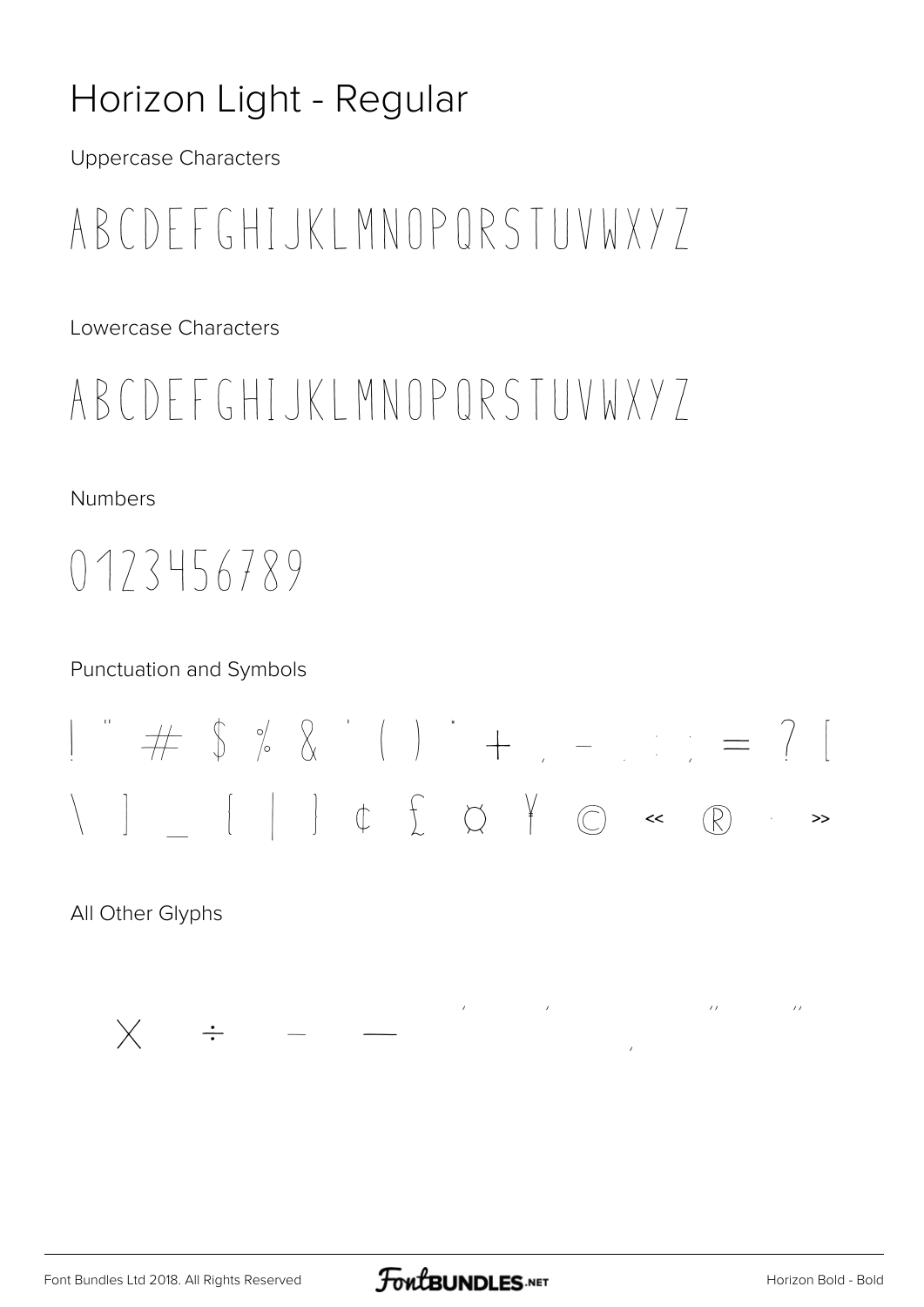

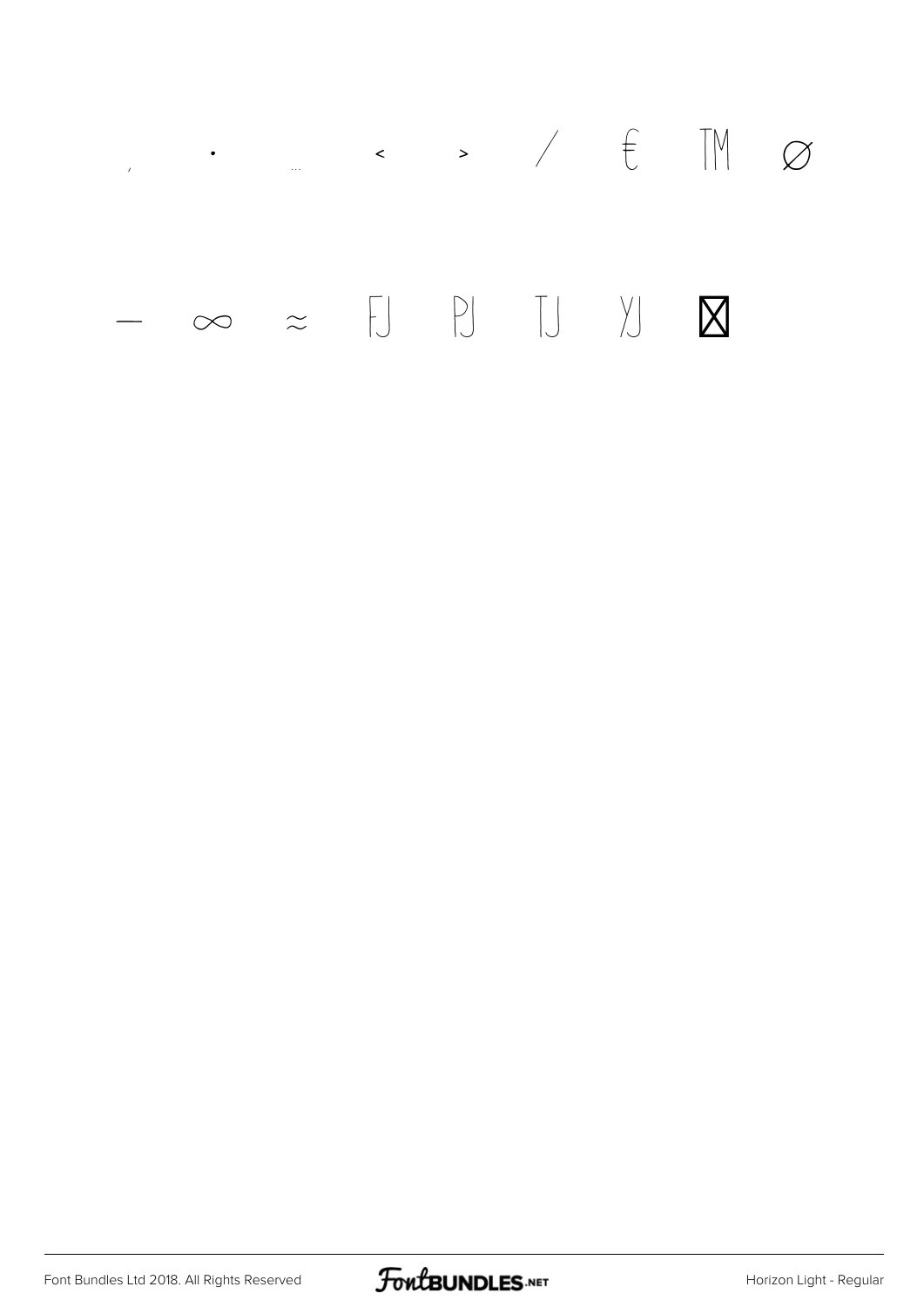#### Horizon - Regular

**Uppercase Characters** 

#### ABCDEFGHIJKLMNOPORSTUVWXYZ

Lowercase Characters

#### ABCDEFGHIJKLMNOPORSTUVWXYZ

**Numbers** 

#### 0123456789

**Punctuation and Symbols** 



 $\mathcal{L} = \mathcal{L} \times \mathcal{L}$ 

All Other Glyphs



 $\overline{u}$ 

 $\boldsymbol{u}$